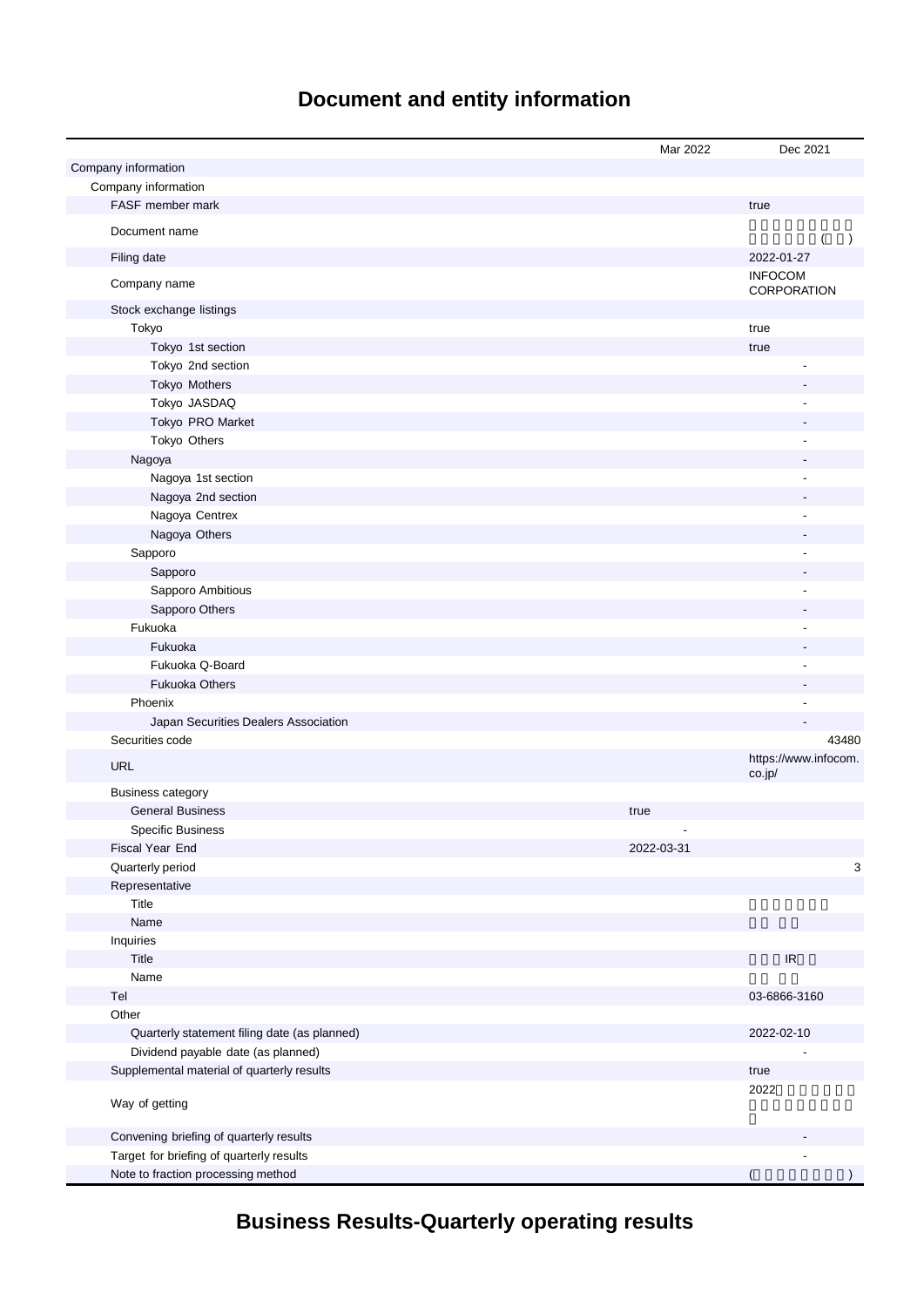|                                                    | Dec 2021 | Dec 2020 |
|----------------------------------------------------|----------|----------|
| Quarterly operating results                        |          |          |
| Quarterly operating results                        |          |          |
| Consolidated operating results                     |          |          |
| Consolidated income statements information         |          |          |
| Net sales                                          |          |          |
| Net sales                                          | 47,481   | 48,914   |
| % change                                           | $-2.9$   | 18.7     |
| Operating profit                                   |          |          |
| Operating profit                                   | 7,073    | 7,110    |
| % change                                           | $-0.5$   | 22.0     |
| Ordinary profit                                    |          |          |
| Ordinary profit                                    | 7,176    | 7,213    |
| % change                                           | $-0.5$   | 23.5     |
| Profit attributable to owners of parent            |          |          |
| Profit attributable to owners of parent            | 4,884    | 4,925    |
| % change                                           | $-0.8$   | 23.9     |
| Note to consolidated income statements information |          |          |
| Comprehensive income                               |          |          |
| Comprehensive income                               | 3,926    | 6,282    |
| Change in comprehensive income                     | $-37.5$  | 64.1     |
| Other consolidated operating results               |          |          |
| Basic earnings per share (Yen)                     | 89.17    | 89.96    |
| Diluted earnings per share (Yen)                   | 88.78    | 89.56    |
| Note to consolidated operating results             |          |          |
| Note to operating results                          |          |          |

### **Business Results-Quarterly financial positions**

| (in millions of yens)                    |          |          |  |
|------------------------------------------|----------|----------|--|
|                                          | Dec 2021 | Mar 2021 |  |
| Quarterly financial positions            |          |          |  |
| Quarterly financial positions            |          |          |  |
| Consolidated financial positions         |          |          |  |
| Total assets                             | 54,719   | 56,435   |  |
| Net assets                               | 42,810   | 41,839   |  |
| Capital adequacy ratio (%)               | 77.7     | 73.5     |  |
| Note to consolidated financial positions |          |          |  |
| Owner's equity                           | 42,511   | 41,503   |  |
| Note to financial positions              |          |          |  |

### **Business Results-Note to quarterly business results**

|                                        | Dec 2021 |
|----------------------------------------|----------|
| Quarterly note to business results     |          |
| Quarterly note to business results     |          |
| Note to consolidated financial results |          |
| Note to consolidated financial results | -        |

# **Quarterly Dividends**

| (in millions of yens)    |          |          |          |
|--------------------------|----------|----------|----------|
|                          | Mar 2022 | Dec 2021 | Mar 2021 |
| Quarterly dividends      |          |          |          |
| Quarterly dividends      |          |          |          |
| <b>Dividends</b>         |          |          |          |
| Dividend per share (Yen) |          |          |          |
| Dividend per share (Yen) |          |          |          |
| First quarter            |          |          |          |
| Result                   | -        |          |          |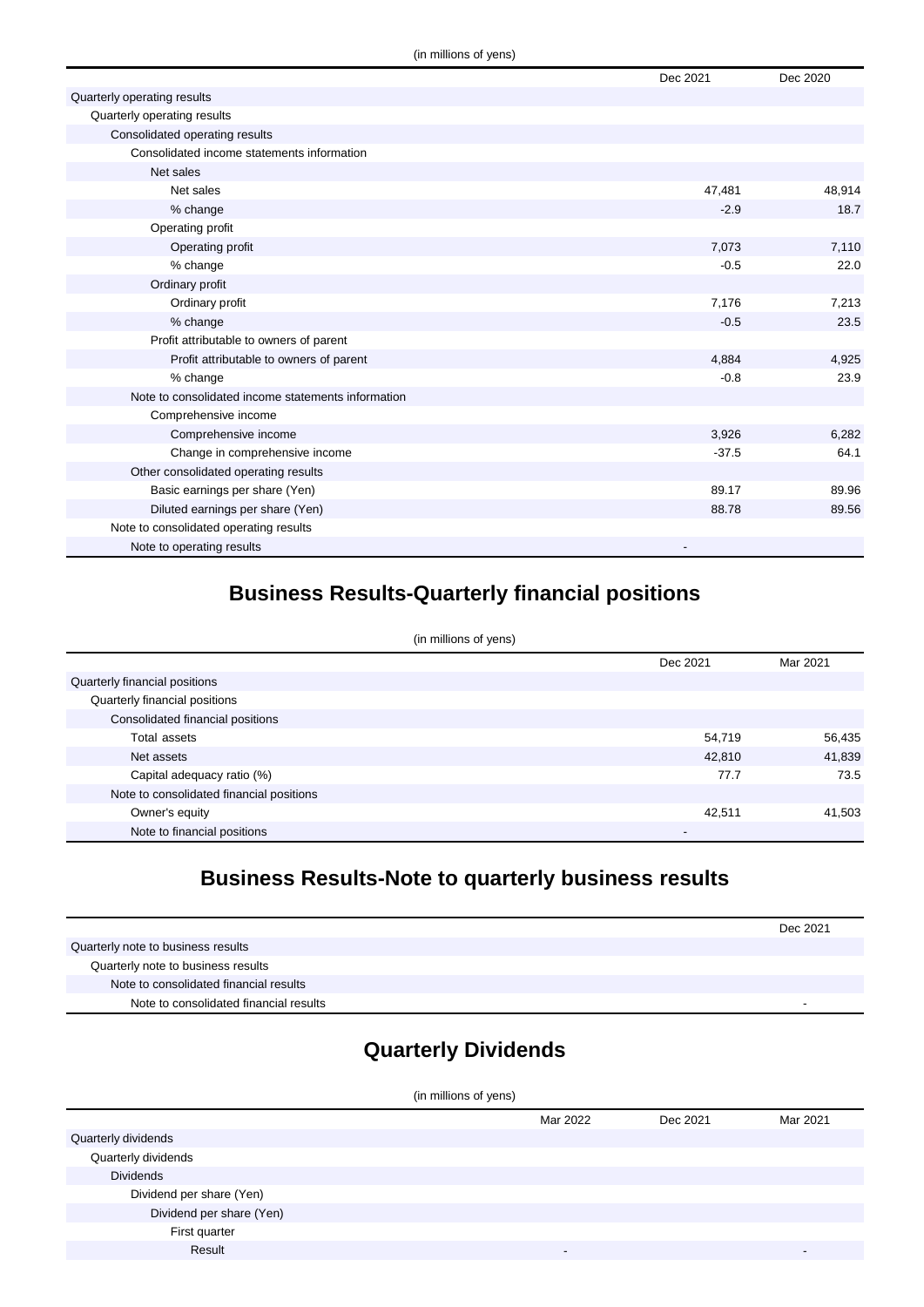| Second quarter                                                         |                              |       |    |             |       |
|------------------------------------------------------------------------|------------------------------|-------|----|-------------|-------|
| Result                                                                 |                              | 13.00 |    |             | 10.00 |
| Third quarter                                                          |                              |       |    |             |       |
| Result                                                                 | -                            |       |    |             |       |
| Year end                                                               |                              |       |    |             |       |
| Result                                                                 |                              |       |    |             | 27.00 |
| Forecast                                                               |                              | 37.00 |    |             |       |
| Upper                                                                  | $\qquad \qquad \blacksquare$ |       |    |             |       |
| Lower                                                                  | $\overline{\phantom{a}}$     |       |    |             |       |
| Annual                                                                 |                              |       |    |             |       |
| Result                                                                 |                              |       |    |             | 37.00 |
| Forecast                                                               |                              | 50.00 |    |             |       |
| Upper                                                                  | $\overline{\phantom{a}}$     |       |    |             |       |
| Lower                                                                  |                              |       |    |             |       |
| Correction of dividend forecast from the most recent dividend forecast |                              |       |    |             |       |
| Correction of dividend forecast from the most recent dividend forecast |                              |       |    |             |       |
| Annual                                                                 | true                         |       |    |             |       |
| Note to dividends                                                      |                              |       |    |             |       |
| Note to dividends                                                      |                              |       |    |             |       |
|                                                                        |                              | 2022  |    |             |       |
|                                                                        |                              |       |    |             |       |
|                                                                        |                              |       | 27 | 00<br>10 00 |       |
|                                                                        |                              |       |    |             |       |
| Annual                                                                 |                              |       |    |             |       |
|                                                                        |                              | 2022  | 27 |             |       |
|                                                                        |                              |       |    |             |       |
|                                                                        |                              |       |    |             |       |

# **Quarterly Forecasts**

|                                      | Mar 2022   |              |
|--------------------------------------|------------|--------------|
| Quarterly forecasts                  |            |              |
| Quarterly forecasts                  |            |              |
| Title for forecasts                  | 2022<br>31 | 2021<br>2022 |
| Preamble to consolidated forecasts   |            |              |
| Preamble to forecasts                |            |              |
| Main table of consolidated forecasts |            |              |
| Net sales                            |            |              |
| Net sales                            |            |              |
| Forecast                             |            | 66,000       |
| Upper                                |            |              |
| Lower                                |            |              |
| $%$ change                           |            |              |
| Forecast                             |            | $-3.0$       |
| Upper                                |            |              |
| Lower                                |            |              |
| Operating profit                     |            |              |
| Operating profit                     |            |              |
| Forecast                             |            | 10,500       |
| Upper                                |            |              |
| Lower                                |            |              |
| % change                             |            |              |
| Forecast                             |            | $-2.9$       |
| Upper                                |            |              |
| Lower                                | ÷,         |              |
| Ordinary profit                      |            |              |
| Ordinary profit                      |            |              |
| Forecast                             |            | 10,500       |
| Upper                                |            |              |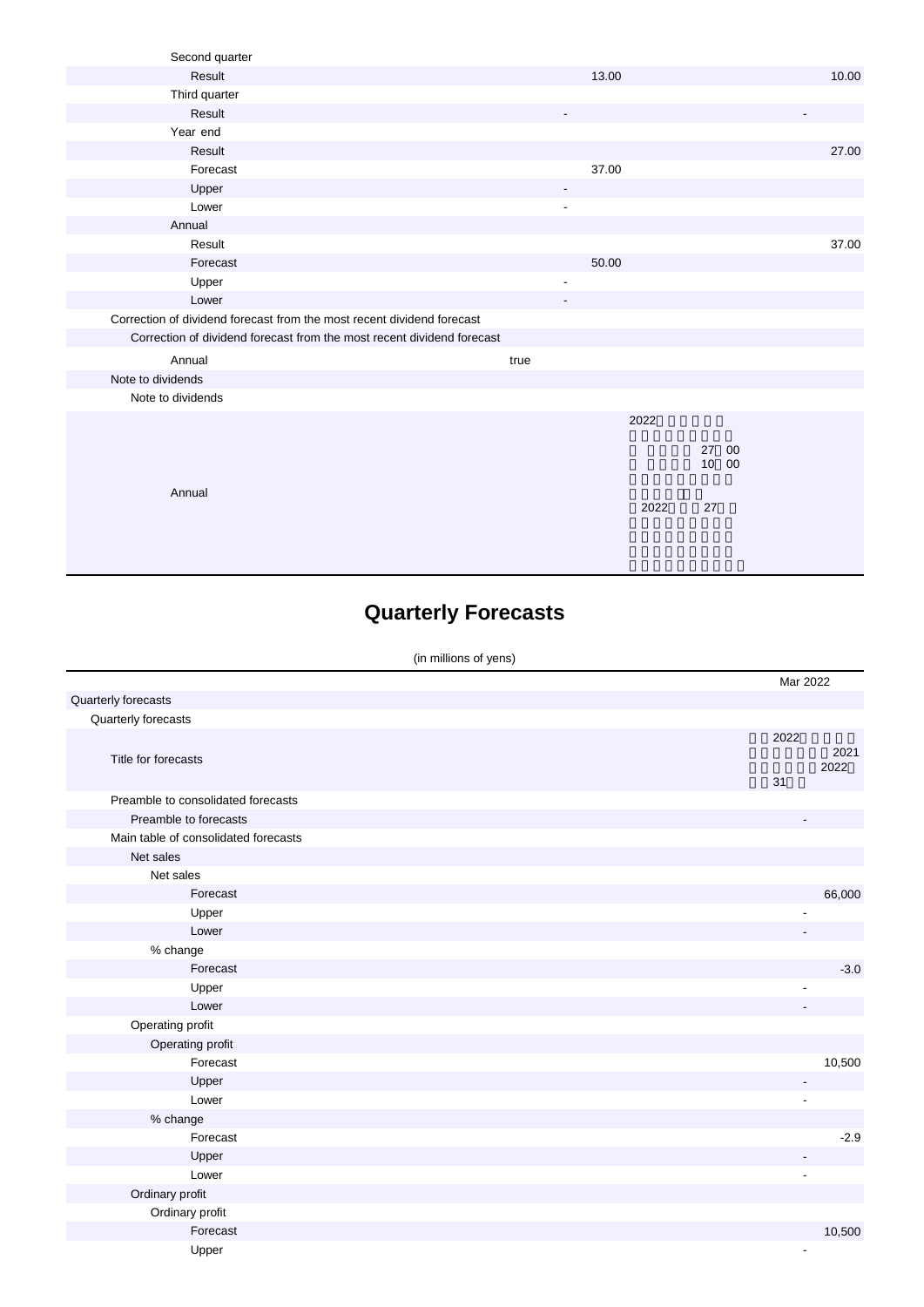| Lower                                                                    |      |        |
|--------------------------------------------------------------------------|------|--------|
| % change                                                                 |      |        |
| Forecast                                                                 |      | $-4.0$ |
| Upper                                                                    |      |        |
| Lower                                                                    |      |        |
| Profit attributable to owners of parent                                  |      |        |
| Profit attributable to owners of parent                                  |      |        |
| Forecast                                                                 |      | 7,000  |
| Upper                                                                    |      |        |
| Lower                                                                    |      |        |
| % change                                                                 |      |        |
| Forecast                                                                 |      | 11.5   |
| Upper                                                                    |      |        |
| Lower                                                                    |      |        |
| Basic earnings per share (Yen)                                           |      |        |
| Basic earnings per share (Yen)                                           |      |        |
| Forecast                                                                 |      | 127.80 |
| Upper                                                                    |      |        |
| Lower                                                                    |      |        |
| Note to consolidated forecasts                                           |      |        |
| Note to forecasts                                                        | 2022 | 27     |
| Correction of financial forecast from the most recent financial forecast |      |        |
| Correction of financial forecast from the most recent financial forecast |      |        |
| Forecast                                                                 | true |        |

#### **Notes, Quarterly-Material changes in subsidiaries during this period changes in scope of consolidations resulting from change in subsidiaries**

|                                                                                                                                   | Dec 2021 |
|-----------------------------------------------------------------------------------------------------------------------------------|----------|
| Material changes in subsidiaries during this period (Changes in scope of<br>consolidations resulting from change is subsidiaries) |          |
| Material changes in subsidiaries during this period (Changes in scope of<br>consolidations resulting from change is subsidiaries) |          |
| <b>Others</b>                                                                                                                     |          |
| Material changes in subsidiaries during this period (Changes in scope<br>of consolidations resulting from change is subsidiaries) |          |
| Material changes in subsidiaries during this period (Changes in<br>scope of consolidations resulting from change is subsidiaries) |          |
| Number of subsidiaries newly consolidated                                                                                         |          |
| Name of subsidiaries newly consolidated                                                                                           |          |
| Number of subsidiaries excluded from consolidation                                                                                |          |
| Name of subsidiaries excluded from consolidation                                                                                  |          |
| Note to material changes in subsidiaries during this period                                                                       |          |
| Note to material changes in subsidiaries during this period                                                                       |          |

### **Notes, Quarterly-Applying of specific accounting of the consolidated quarterly financial statements**

|                                                                                       | Dec 2021 |
|---------------------------------------------------------------------------------------|----------|
| Applying of specific accounting of the consolidated quarterly financial statements    |          |
| Applying of specific accounting of the consolidated quarterly financial<br>statements |          |
| <b>Others</b>                                                                         |          |
| Applying of specific accounting of the consolidated quarterly financial<br>statements |          |
| Applying of specific accounting of the consolidated quarterly<br>financial statements |          |